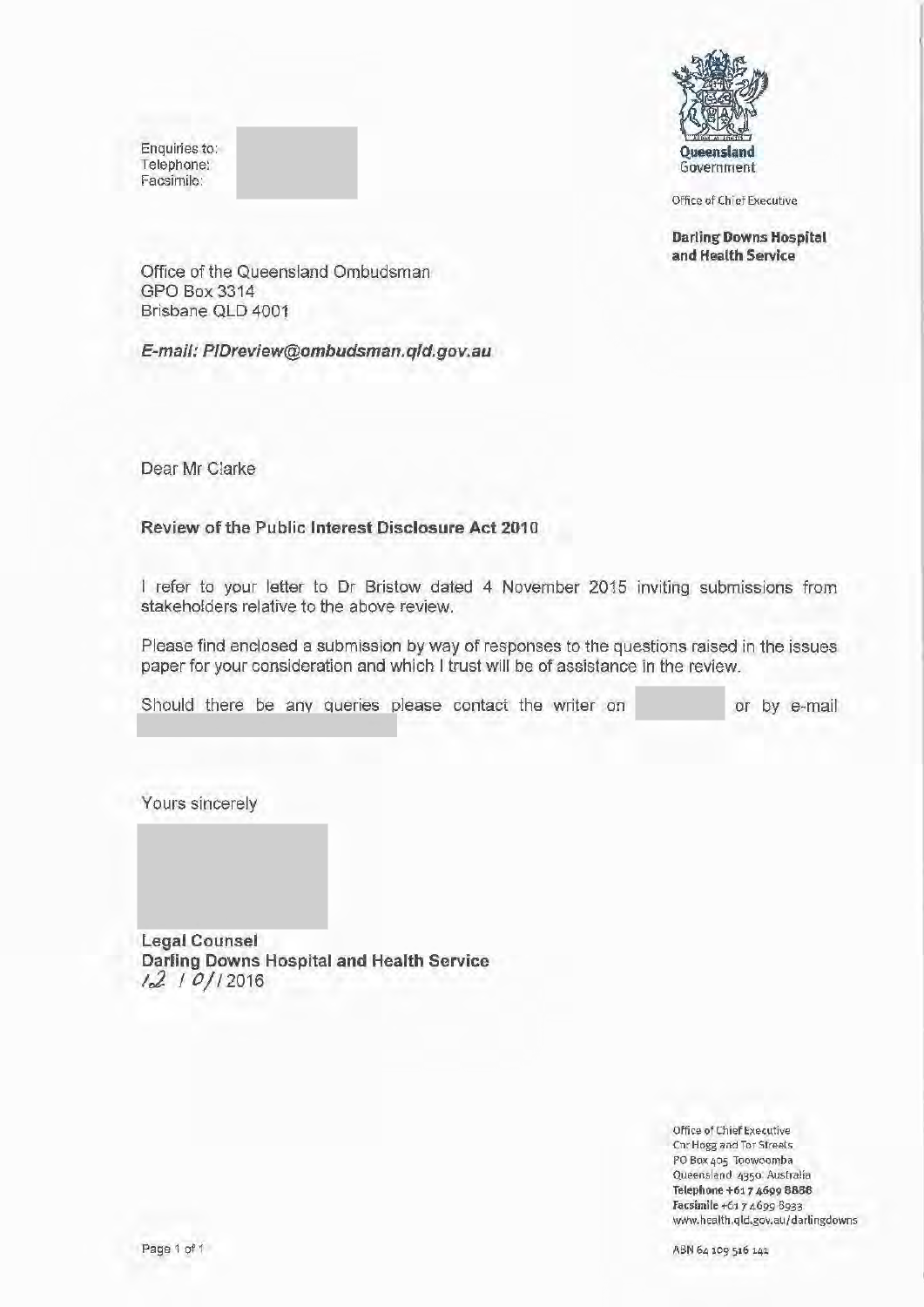# **Objects of the PID Act**

#### Do the objects of the PID Act remain valid?

Yes the objects remain valid.

### Are there other ways of promoting the disclosure of wrongdoing and providing protection to disclosers that should be considered?

No

#### Has the PID Act been effective in promoting public interest disclosures?

It is difficult to know. We still see regular examples of a great reluctance on the part of staff to whistle blow or even to provide information after someone else has. Many employees still have a perception that 'nothing good can come from it' and would rather not be involved.

#### Are the PID Act provisions for assessment and investigation appropriate or should other options be considered?

Yes

# I Are the PID Act provisions for protecting the interests of disclosers and subject officers adequate and appropriate? What alternatives might be considered?

Protection is adequate in relation to disclosers but this is questionable as regards subject officers. Based upon the statistic provided in the issues paper the vast majority of disclosures are from public agency employees and around half of them are found to be substantiated meaning that about half are not. One of the concerns in relation PIDs is that it can be used by disgruntled staff to target a manager or the organisation in respect of any perceived slight or injustice. By its very nature (with good policy reasons) the PID Act is very heavily weighted in favour of the discloser but which is then also very isolating for the subject officer who has to be mindful of the protections afforded to the discloser and who going forward even if the outcome is that the disclosure is unsubstantiated. It is not believed the provisions in relation to reasonable management action provides sufficient protection to subject officers in managerial positions.

#### Are the PID Act provisions for protection against reprisal effective? What works well in the current arrangements? What opportunities are there for improvement?

Yes as indicated above.

# **Who can make P/Ds and what they are about?**

### What is the effect of including two categories of disclosers ('any person' and 'public officer') in the PID Act?

The effect as stated in the issues paper and in the question is to create two categories of discloser.

#### Are these provisions appropriate?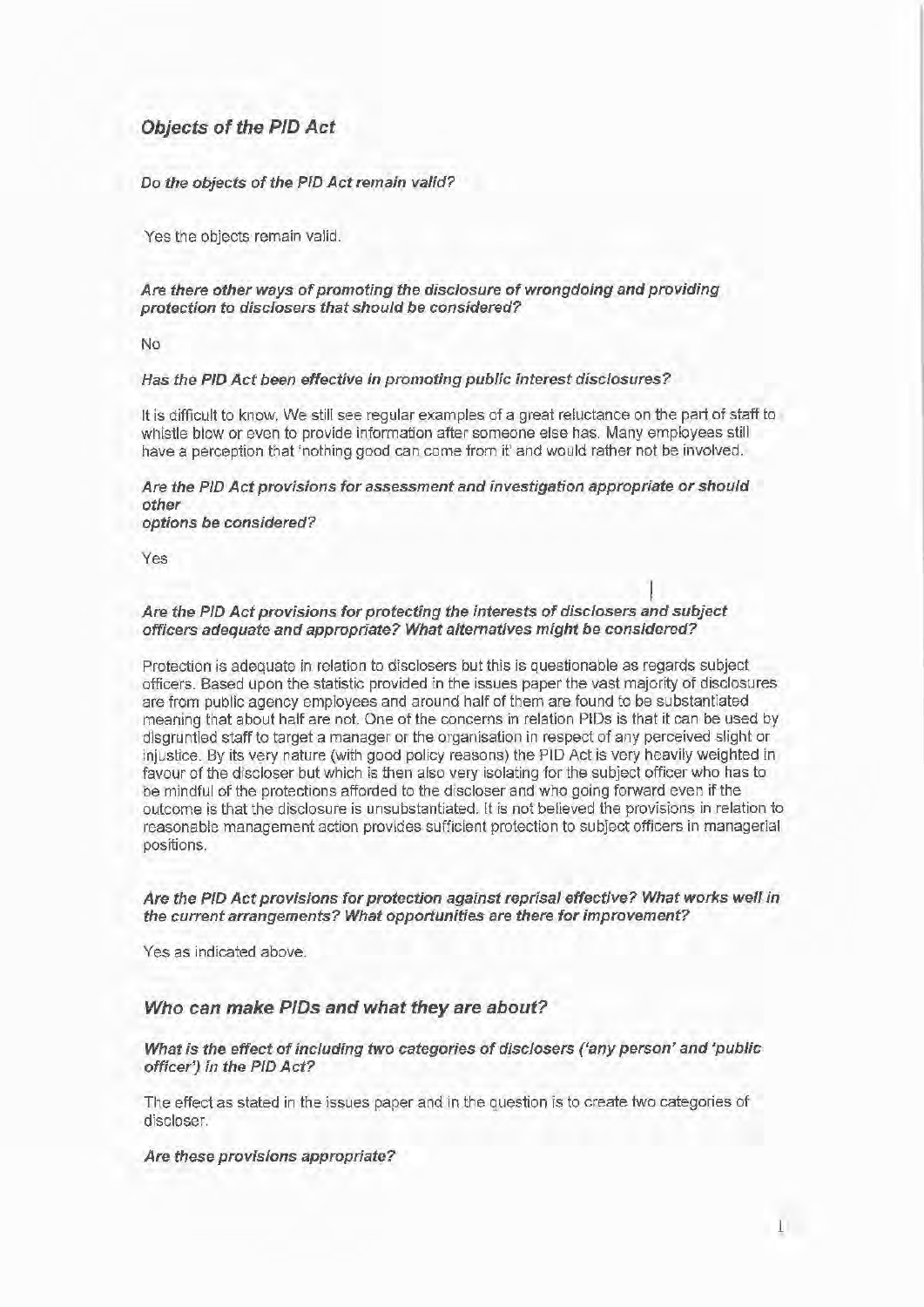Yes. There are generally speaking significant differences between the two types of disclosers so I do not believe it makes sense to treat them the same.

### Are there benefits in continuing this arrangement?

Yes as noted above.

#### Are there other options that should be considered?

No

#### What is the value of including disclosures about the health and safety of a person with a disability and the environment in the PID framework?

I believe there is value. It is not in my view surprising that there is low rate of reporting in this regard. As indicated in my comments above there are significant differences between members of the public and public officers and one of those differences is in the relative levels of information and knowledge that they are likely to possess in relation to the subject organisation. A member of the public is far less likely to become aware of wrongdoing or have access to information in that regard.

#### Are there other more appropriate ways to provide support and protection to persons (not public officers) who make disclosures about these issues?

No

### Should the PID Act provide more guidance or examples about the meaning of 'substantial and specific'?

Some examples may be useful but I do think these are commonly used words in the English language that ought to be understood by most.

#### Are there alternatives to the use of the words 'substantial and specific'?

Not required

#### Should consideration be given to adding a public interest test for disclosures by public officers that are substantially workplace complaints?

As previously indicated one of the concerns with this legislation is that it may be used by disgruntled staff to target specific managers or the organisation generally. In this regard one is not only dealing with those who act in bad faith. There are also employees who 'crusade' often in relation to historical grievances and who fervently believe in the righteousness of their actions. Having a public interest test as part of the assessment would assist in being able to exclude these types of personal vendettas from the ambit of the PIO.

### Should the PID Act be made more explicit about disclosures made in the normal course of a public officer's duties?

Not aware of this being a significant issue but it does seem to be something that is worth clarifying.

### Should there be further consideration about how role-related PIDs should be managed?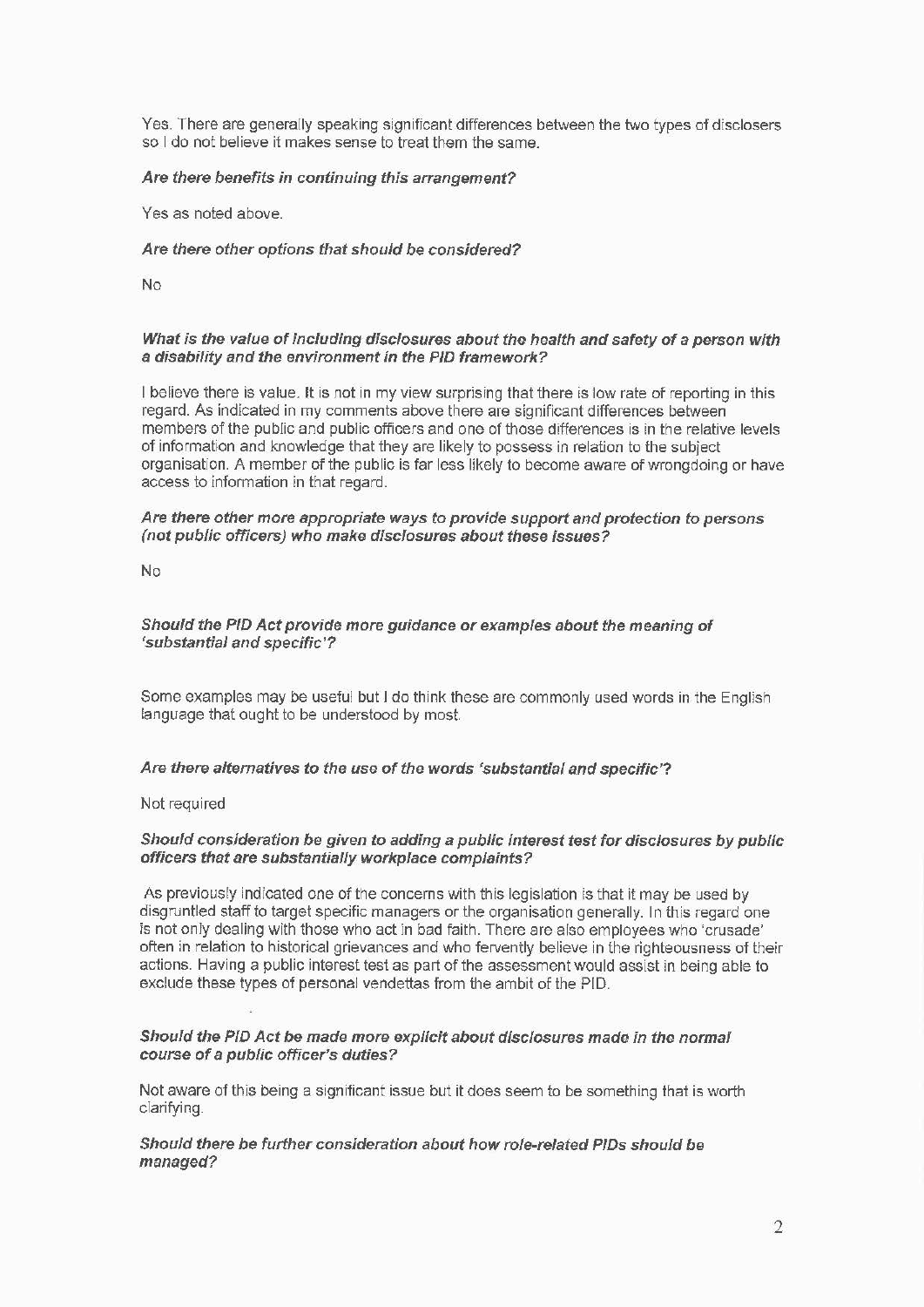### Should the PID Act definition of 'public officer' be widened to include volunteers and contractors?

No but they would no doubt be able to make the disclosure as 'any person' would and as previously indicated that is another reason to retain the two different types of disclosers.

#### Should further consideration be given to clarifying the application of the 'public officer' definition?

Yes clarification is required.

Should the PIO Act be more explicit about how disclosures by former public officers should be managed?

No I believe it is sufficient as it stands in that regard.

# How P/Ds are made

What is the impact of this wide range of options for disclosing a PID? What are the advantages? What are the disadvantages?

The advantages are that a discloser has a number of options available in that regard which is useful and necessary. The disadvantages do not seem immediately apparent and I am not aware of any significant impact this aspect has for the disclosure of PIDs.

### What is the impact of having multiple reporting pathways? Is this encouraging disclosures?

#### Are there options for improving how internal and external reporting arrangements work?

I think it is important to provide disclosers with an option to report to an agency not connected to the subject organisation. I expect the incidence of multiple investigations and separate outcomes would be low and not insurmountable in terms of managing complaints of reprisal.

#### PIDs to journalist

I have no experience in regard to this so cannot comment.

### How P/Ds are managed

#### What is the effect of these provisions on disclosers? And agencies? Are there alternatives that should be considered'?

This does seem to be a very rigid approach and may well have a chilling effect on would be disclosers. The inability to withdraw a complaint in particular may be a concern for disclosers. It is often the case that complaints are made in the heat of the moment or based on inaccurate or misunderstood facts and as such the ability to withdraw is an important safeguard. I think the message as it stands for a discloser is 'if you make a complaint there is no going back' and understandably that may be discouraging to some. I can perhaps understand the concept of not providing a discloser with the right to elect if the complaint is treated as PID or not as that will assume a reasonably good understanding of the

Yes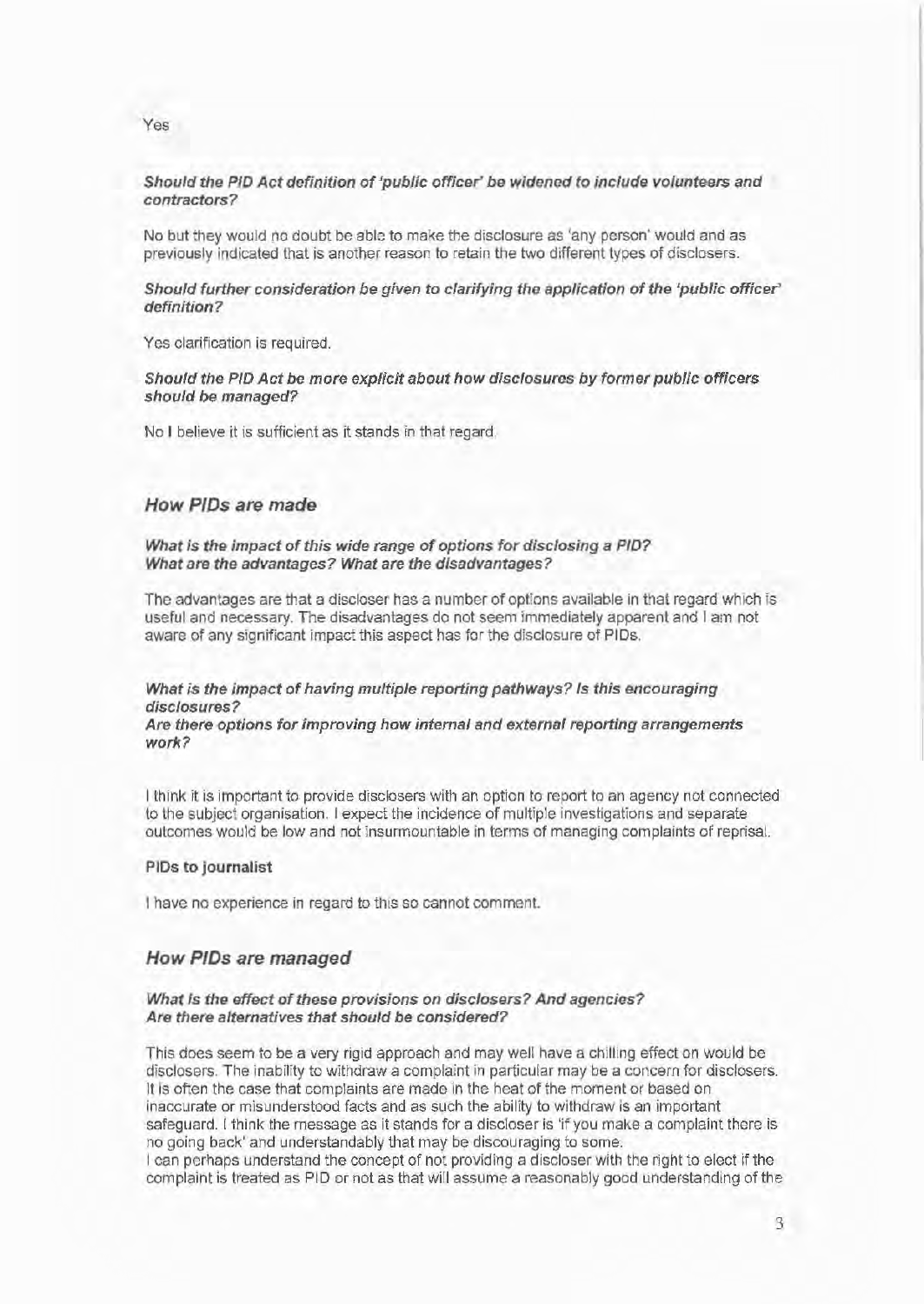legislation which not all disclosers will have. Furthermore a discloser may also not appreciate the gravity of the information being disclosed so may elect to not treat it as a PIO when it may lead to uncovering serious corruption or fraud.

Jn terms of agencies this approach means there is very little filter in terms of complaints so it is a very broad base and will no doubt have an effect on resources that are required to be devoted to this aspect.

### Should the PID Act be explicit about when information should be provided to disclosers?

### Should further consideration be given to clarifying the extent ofinformation to be provided to a discloser about the results of action arising from a PID?

I think this would only be feasible if there is a very defined and standardised process of investigating PIDs but given the broad nature and the number of agencies that are involved in instigating PIDs setting timeframes may be impracticable but perhaps thought may be given to provide the ability of a discloser to request a progress report at certain defined intervals. It would in my view be useful to clarify the extent of information that is required to be provided.

### Should the PID Act be more specific about providing protection to a discloser who is not an employee of the entity investigating the PID?

That would seem to be desirable though it is unclear what sort of protections can in fact be provided in such circumstances.

### Are the current requirements for each public sector entity to develop and publish their own PID policy valuable and appropriate?

Yes

### Are there alternatives that could be considered?

No

### Should further consideration be given to the extent of protections provided by the Act and responsibility for providing that protection?

As already mentioned above it is unclear what protections can be provided as a matter of practicality. If these protections are clearly defined and able to be practically implemented, then by all means but otherwise not In this regard the cost of providing these protections would need to be carefully considered.

#### Are the current arrangements for 'investigate and remedy' agencies appropriate? What other options or improvements could be considered?

Yes as already mentioned it does not seem feasible to try to standardise investigative processes. Unless there are clear and specific concerns that the investigative processes being utilised by agencies are deficient then I would not se a basis to intervene.

### Are the current arrangements for confidentiality adequate and appropriate?

Yes

### Are there improvements that could be considered?

No